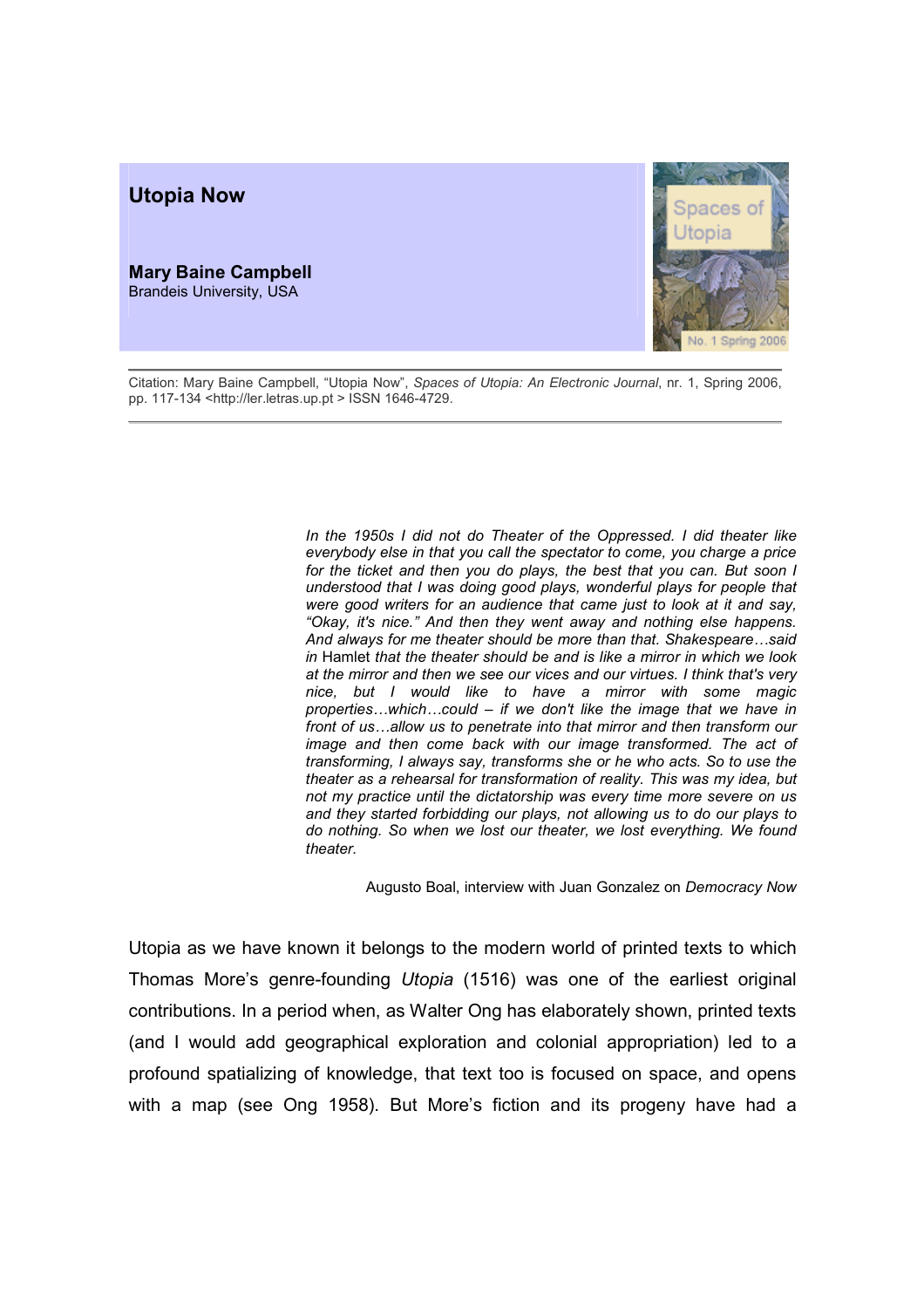problematic relationship with time – the historical time, especially, within which its readers and writers must not only read and write but suffer and act. For the verb tense of fictional narrative is the "historical past". One can see the problem even in the pre-modern precursor of More's Utopia, Plato's philosophical Republic, which was composed in the early days of European writing (a technology that Plato himself deeply distrusted): his Atlantis is delivered in what we can at least metaphorically call the conditional mood of the verb. When people think of Utopia without thinking, they think of a place outside of space-time, outside of this world: and world, if we move backwards down its etymological branch, comes to mean "a period in human existence", not the place we lead it in.<sup>1</sup> And so the great utopian philosopher Marx repudiates utopia – as do the quick-talking mouthpieces of global capitalism, which nonetheless depends on our displaced utopian longings for the brisk trade in luxuries and travel that floats its rising ship.

Now is where we live, act and suffer. The hopes that motivate our reading and writing of utopia, and evoke the disparagements of the powerful (about which Laurent Loty writes in his contribution to this collection), are hopes for an enactment of another sort: immediate and historical, collectively and not individually imagined, here and not no-place (see Loty 2006).

Utopia, No-place, was almost always – even as late as Margaret Meade's exoticised Coming of Age in Samoa – set in geographical reality, almost but not totally inaccessible to the European reader at home. America, Terra Australis, Tahiti, even the Moon (there was something of a "space race" between Germany and Britain in the  $17<sup>th</sup>$  century, as both Kepler and John Wilkins felt the moon shot was technologically feasible). Gabriel Chappuys, author of the 16<sup>th</sup>-century geographical encyclopedia, L'estat, description et gouvernement des royaumes (1585), includes Utopia as the subiect of his  $24<sup>th</sup>$  and final section.

But this ambiguous spatial linkage has now become increasingly ineffective. Geography now is completely mapped and owned – even Antarctica, even the moon have become the terrain of "global capitalism" and its commercial Lebensraum. There is no place left for "no-place". Space, like the planet itself, is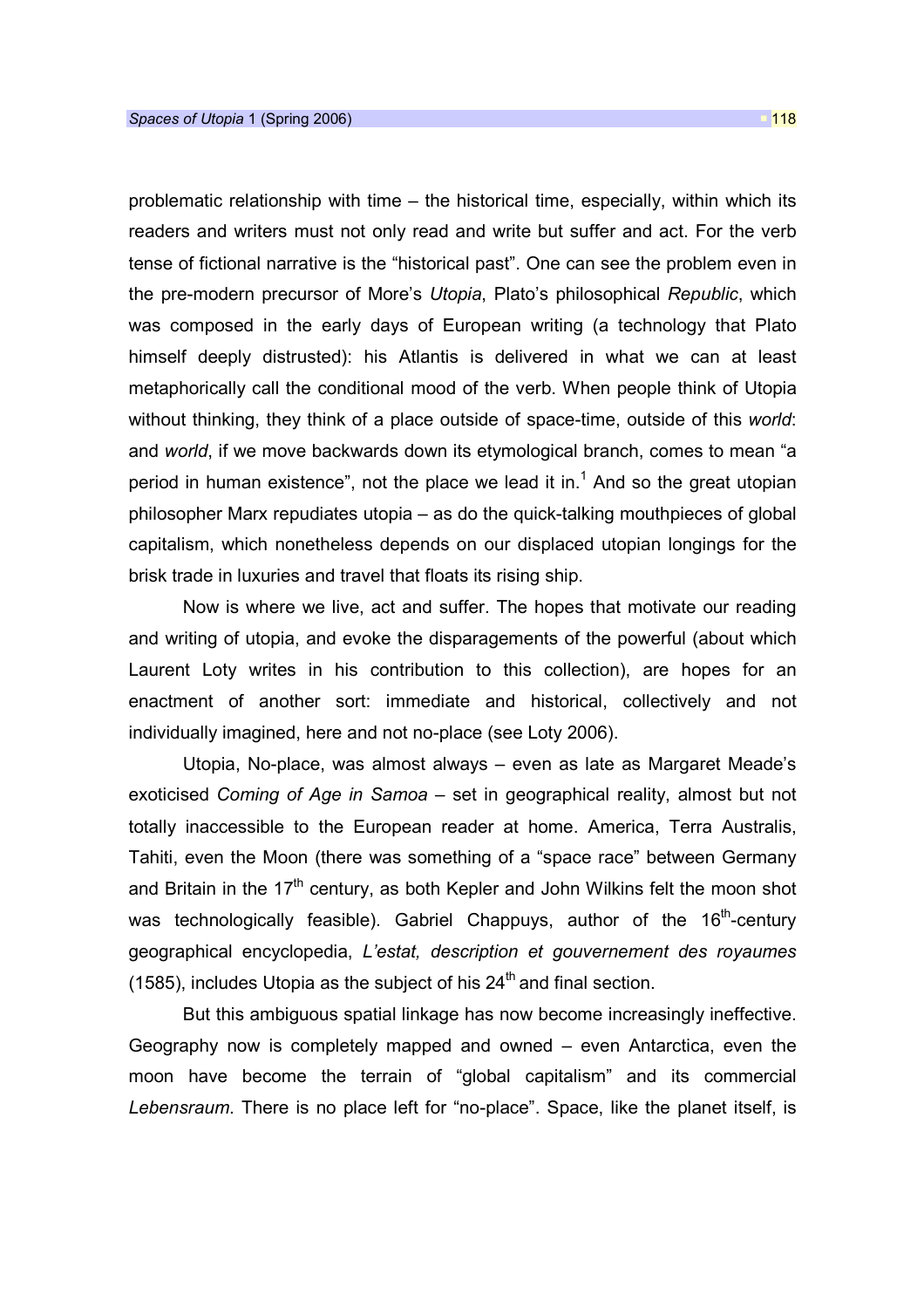contaminated. The US National Air and Space Administration (NASA) sells tickets on the space shuttle to the very rich, and John "Leavin' on a Jet Plane" Denver has bought one.

What does a hopeful utopian activist do? The written proposal of an alternately structured social space is not a dead genre, and offers a mental space for reflection to both reader and writer that is the special contribution of books. I am writing one myself at the moment. But as an *activist* I have been looking elsewhere as well: for an activist needs to awaken the dead.

Looking elsewhere I have found a new kind of No-place that is equally describable in most cases as a special form of time, the "Now" of my title. It is most immediately descended from the happenings and street theatre of the 60s and 70s, and has a parent too in the World Wide Web, which facilitates not only world-wide markets but sometimes spectacularly effective resistance as well. Although the last and most important case I'll discuss here has a great deal in common with Augusto Boal's Theatre of the Oppressed, and particularly its offspring The Invisible Theatre (see below), the current development of performative alter-realities, to borrow from Laurent Loty's term *alterrealisme*, has roots as well, and importantly, in initially apolitical dance forms such as break-dancing and Butoh, which express the experience of death-in-life without any world-reordering pedagogic intent.

Butoh, which frequently took and still takes the street and other public places as its venue, emerged in Japan in the late 1950s. It was a time of high anxiety in Japan, culminating in the 1959 renewal of the US/Japan Mutual Defense Treaty, which made permanent the many American military bases in the archipelago and re-confirmed the American commitment to an imperial presence in the world.<sup>2</sup> Break-dancing is or was also a public art, for the most part, an African-American expressive form almost exclusively for young men (unlike Butoh), which in its unforgettable style – sometimes *like* Butoh – presents humans as puppets manipulated by invisible puppeteers, or the reanimated bodies of the dead. It developed in the late 70s after a decade or more of imperial militarism abroad, and rioting at home in the Black ghettos which provided so much of the cannon fodder.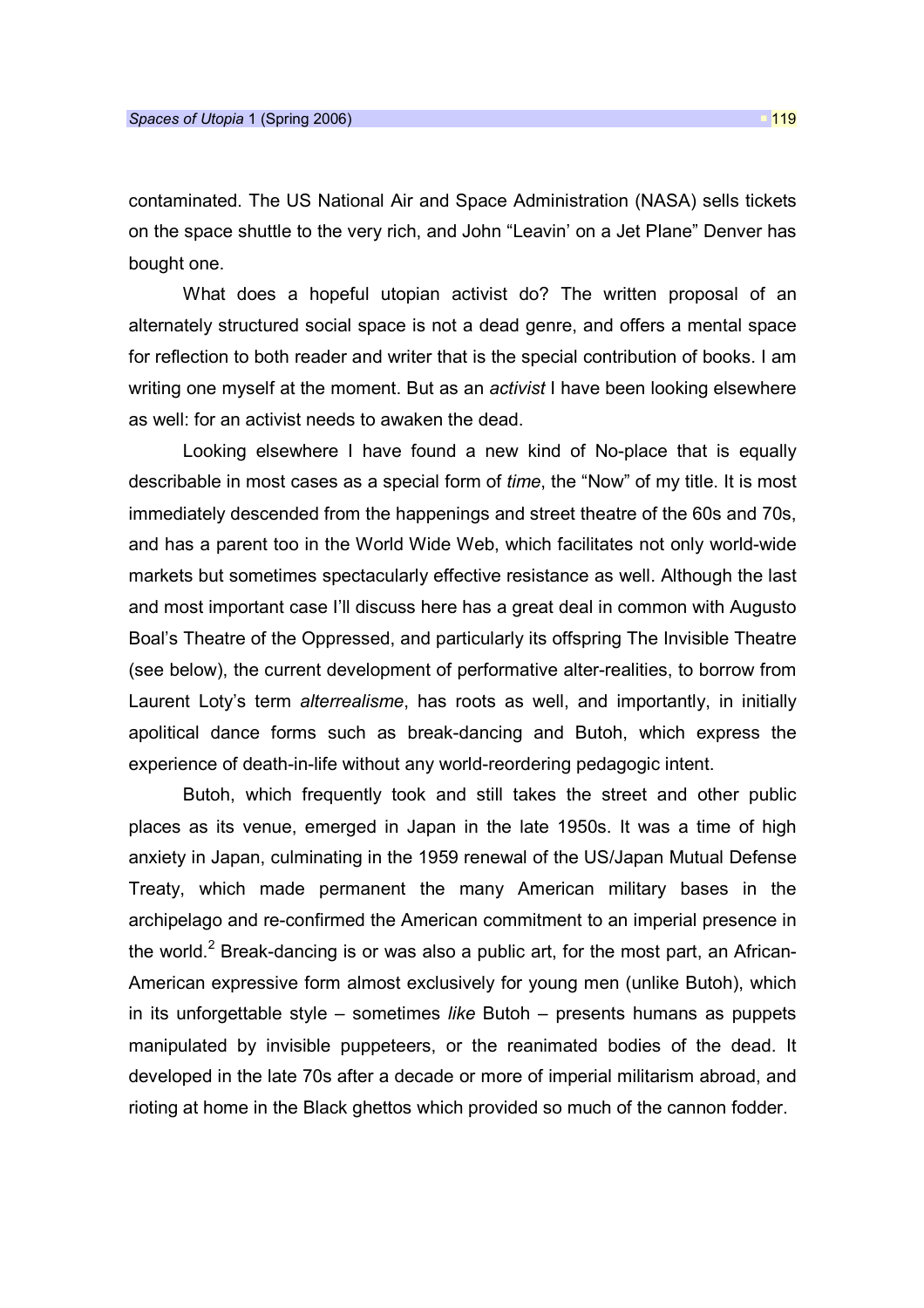Butoh's signature is the Hiroshima-body – many of which were unforgettably translated into stenciled ghosts on the sidewalks of that city by the heat of the atomic blast, but all of them recalling puppetry in the unnatural positioning of limbs whose ligatures and joints seem to have been shaken loose by super-violence of the blast. Break-dancing is more blatantly the dance of the broken body  $-$  as slavery more deeply breaks a body than does the sudden bomb, though it too recalls the human devastations of that more momentary blow. In both dance forms we are expected to appreciate the artistry with which the dancers represent the reanimation of the unjustly destroyed. The presence of these dancers on the street, particularly the slower-moving Butoh dancers, represents the darkest possible tone of utopia, but is nonetheless utopian. The motion and presence of the awakened dead, in whom so many cultures have traditionally rested their hopes for a more just society, is both a sign of hope and a case of the impossible. Their dance is the creation of an alter-reality: impossible and yet experienced, fictional and yet here in our midst. The dead are alive, and the living are dead: in the words of Butoh's founding genius Tatsumi Hijikata, "I may not know death, but it knows me".

In the decades after Butoh emerged in Japan, Brazil and Argentina saw the rise of Boal's "Theatre of the Oppressed" and the "Theatre of the Invisible". Boal countered the increasing censorship of his more traditional theatre work in Brazil by escaping the theatrical space altogether and bringing the transformational power of performance not just to the city streets of São Paulo but to farms, factories and churches in rural villages. The fictive spaces created by Boal's Invisible Theatre, as well as the public and minimally narrative dance forms I've been describing, had a number of features that separated them radically from the clearly marked heterotopia of the theatre's raised and darkened stage (see Boal 2000 and 1998). These spaces have become some of the ground for more contemporary events that project another world on the sidewalks and, as we will see, the conference rooms and television and computer screens of this one. They elaborate especially well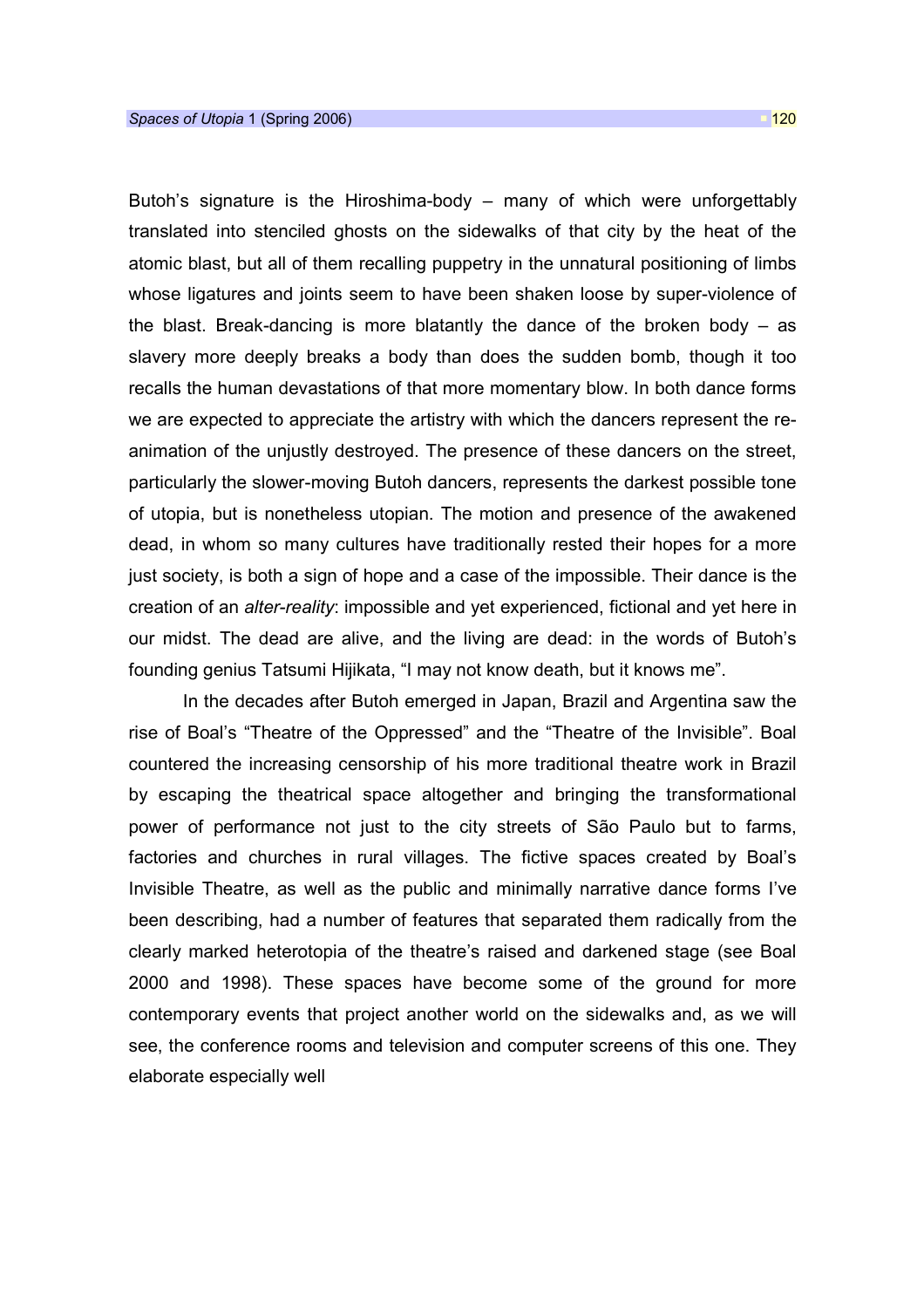Boal's revolutionary notion of the "spect-actor" – the spectator who becomes an actor in the spectacle, a member, in my terms, of the utopian Now.

San Francisco's Butoh-inspired street theatre and dance troupe, Corpus Delicti, whose motto is "Deconstructing the Empire, one performance at a time", use Butoh movement and body-décor in a program of theatrical interventions of which the most recent is fetchingly entitled "Guantanamo A-Go-Go: A Night of Butoh Karaoke".<sup>3</sup> To make their ghostly co-existence with us a little more concrete, here is a photo-sequence by Randall Case of a recent event in San Francisco:



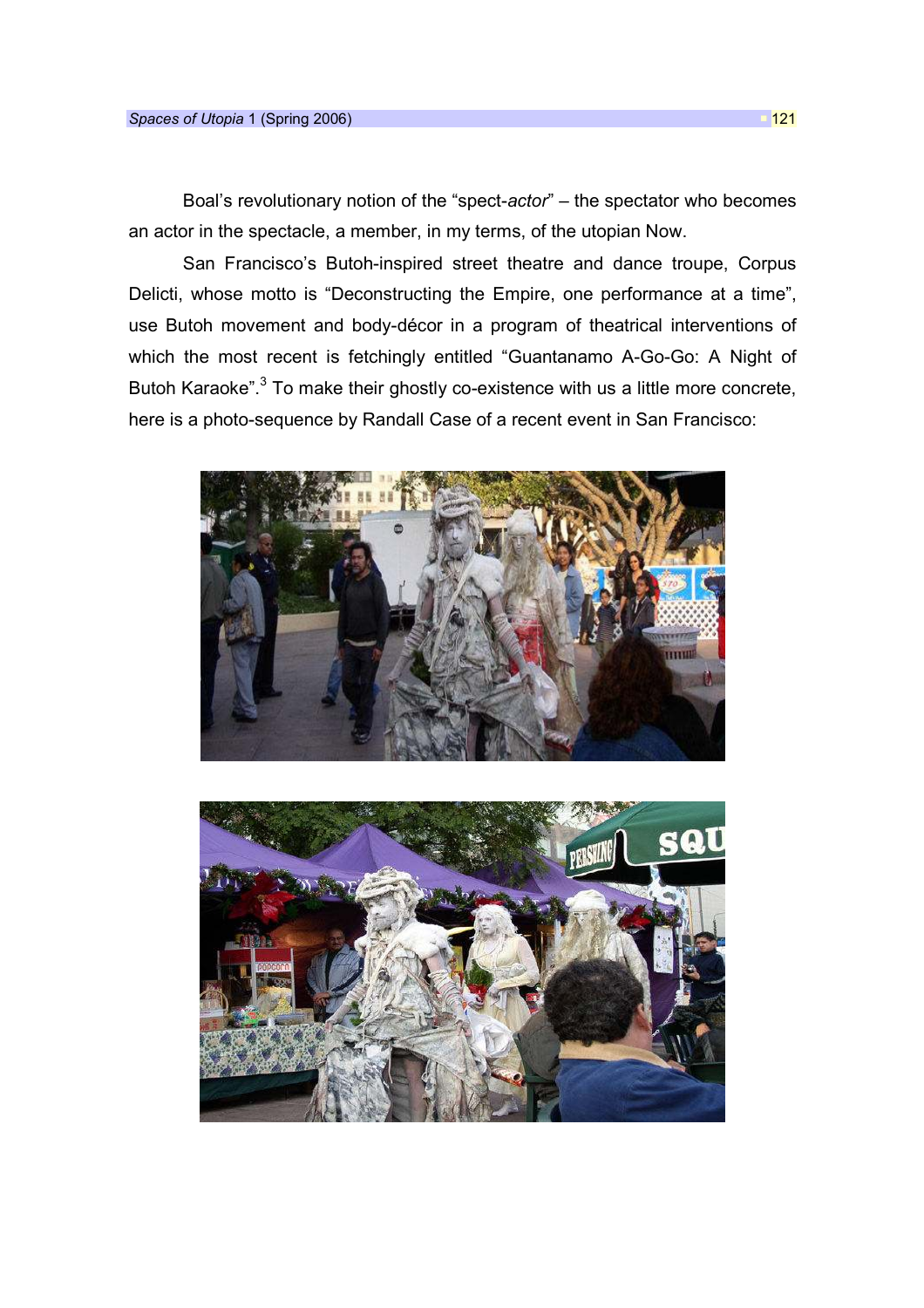

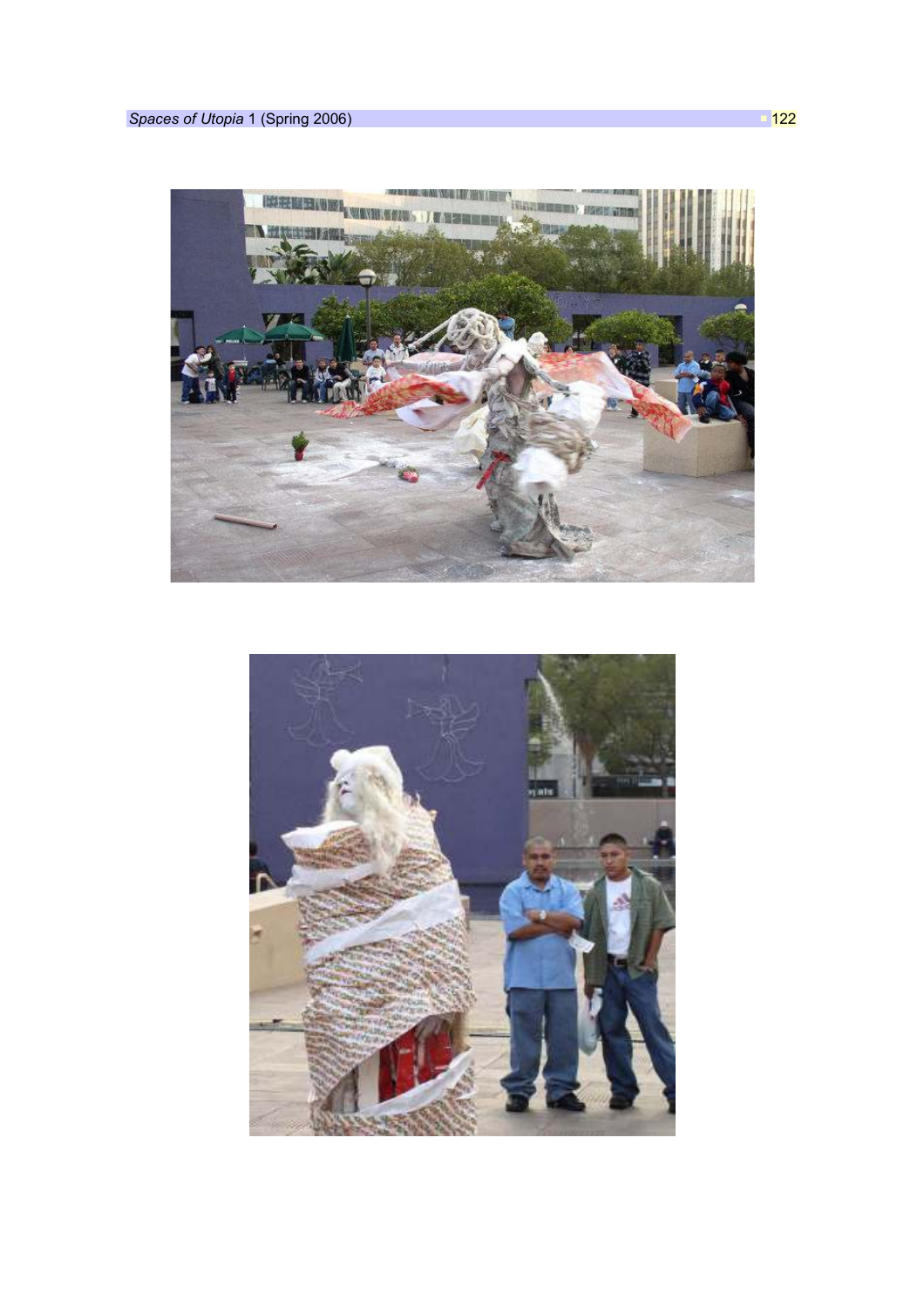

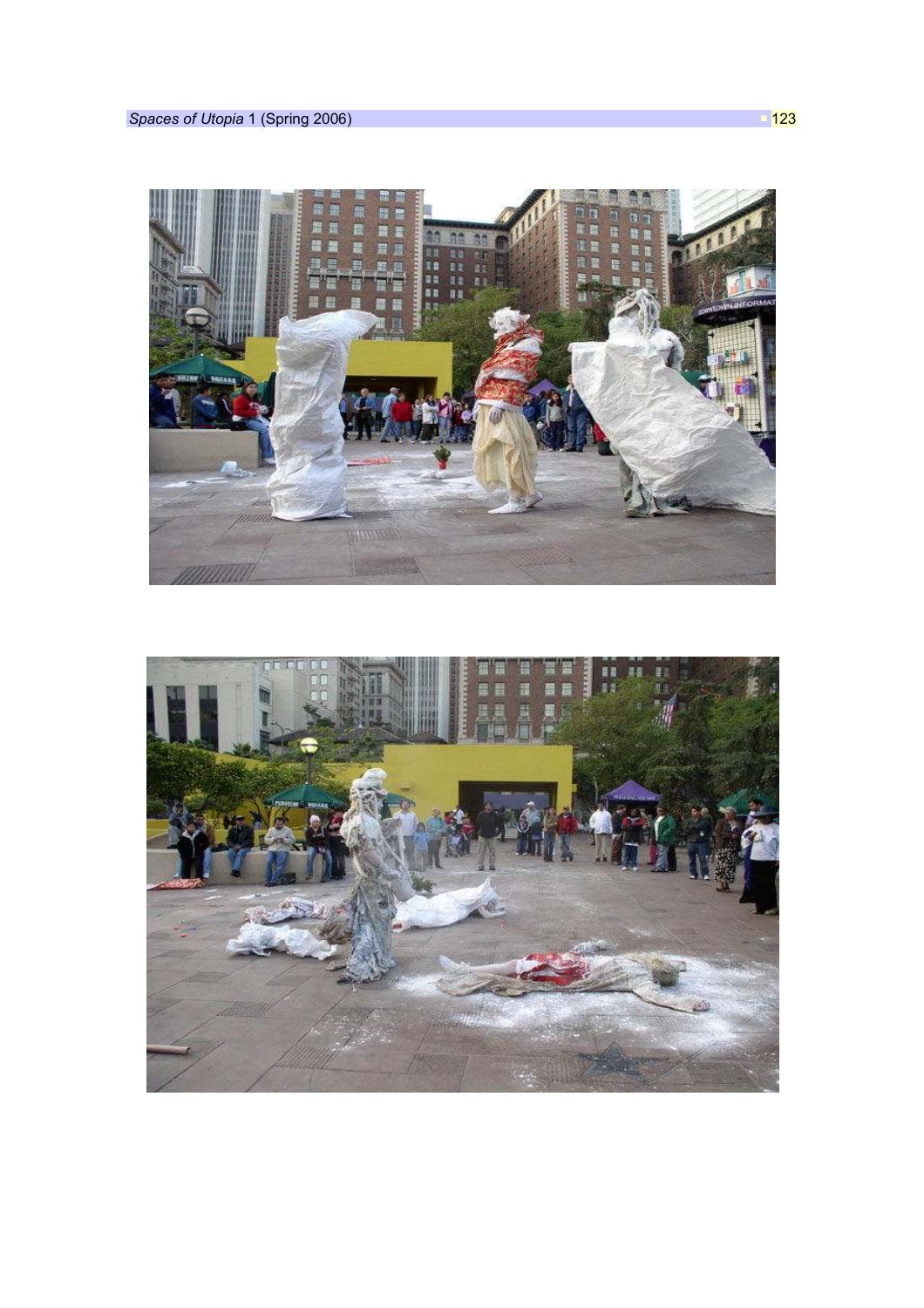

Note the evocations of Hiroshima flashes in the flour-stencilled Butoh bodies on the pavement, the corpse-like, Butoh-derived whiteness of the dancers' flesh, the tattered grave-clothes of zombies. Note regular old sidewalks and awnings, note local passers-by with expressions identical to those of the actors. As the Talking Heads would say, "This is not my beautiful home". And yet we are sharing a stage with our ghostly brethren. Their decision about what constitutes reality is, in the moment of this special Now, more powerful than our own. The people who look most out of place in this palpable No-place are those who are using the sidewalk for its expected commercial purpose.

Another ancestral technique: the cord (usually a wire) used in orthodox Jewish communities all over the diasporic world by which, for the purposes of observance of the Sabbath the Jewish world is separated from its secular environment. This cord is called the eruv, and it is erected by special delegates of the local rabbi. Within the space it demarcates, thus designated as internal to the Jewish world, certain necessary movements and tasks (such as wheeling a baby carriage to services at the synagogue) are permissible on the Sabbath. Life can be carried on. $4$ 

This action imitates or perhaps is imitated by the utopian genre, which insists on negation (it is No-place, not happy-place) and consequently on the separation of worlds: Utopia is somewhere else, and we are reminded of that in its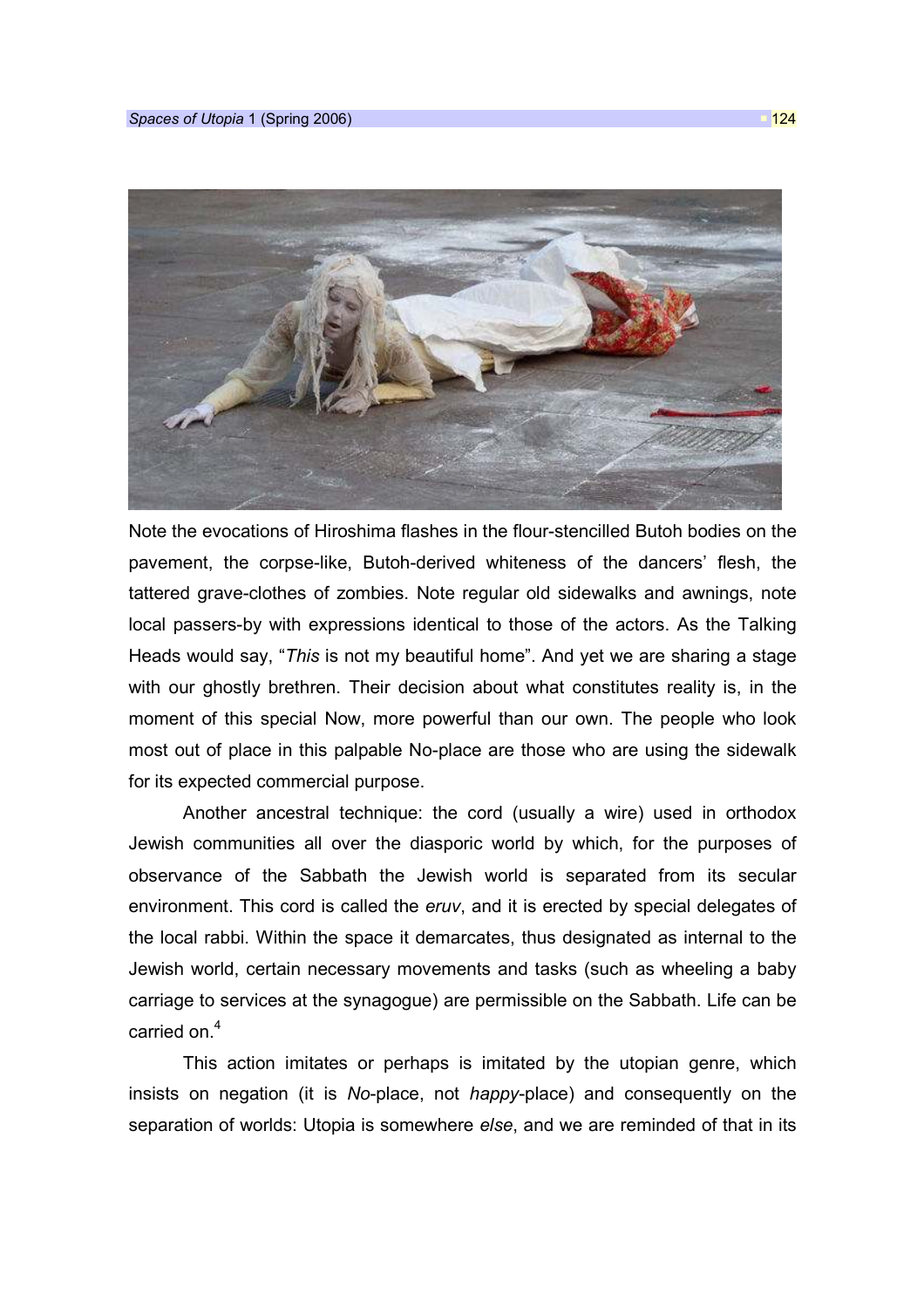fictional settings – ever since the canal dug by More's Utopians to separate themselves from the mainland – by astronomical distances, unnavigable mazes, lost coordinates and dislocations in narrative time. Corpus Delicti has transcended the physical border, but still represents a significantly other world, where living skin is an impossible color and all motion is significant and expressive rather than practical and instrumental.

The border between worlds is an important feature of Utopia, whether written or "performed", but the performative medium of the 21<sup>st</sup> century's newly interventionist Utopian experiments pressures this border most startlingly, perhaps, in the case of the Yes Men – who make their projects at least partially available in French, and conduct their "alterrealist" events in countries or language zones from the BBC to Austria, Finland, and Australia. My purpose today is mainly to let you know about them, if perhaps you haven't yet drawn a connection between the various utopian Yes Men pranks that have been covered in such mainstream news sources as CNN, CNBC, the New York Times, The Financial Times, Le Monde, the Frankfurter Allgemeine Zeitung, and La Reppublica (not to mention countless less august venues like theTexas Pagan News, and a wonderful article by Dr.Thomas Schauer on "Perspektiven fuer die biologische und kulterelle Diversitaet in einer globalisierten Informationsgesellschaft" for the mysterious Deutsche Gesellschaft fuer seltene Kulturpflantzen).<sup>5</sup>

I had originally hoped to discuss many such groups in this article, including Britain's CRAPS (Capitalism Represents Acceptable Policy Society):<sup>6</sup>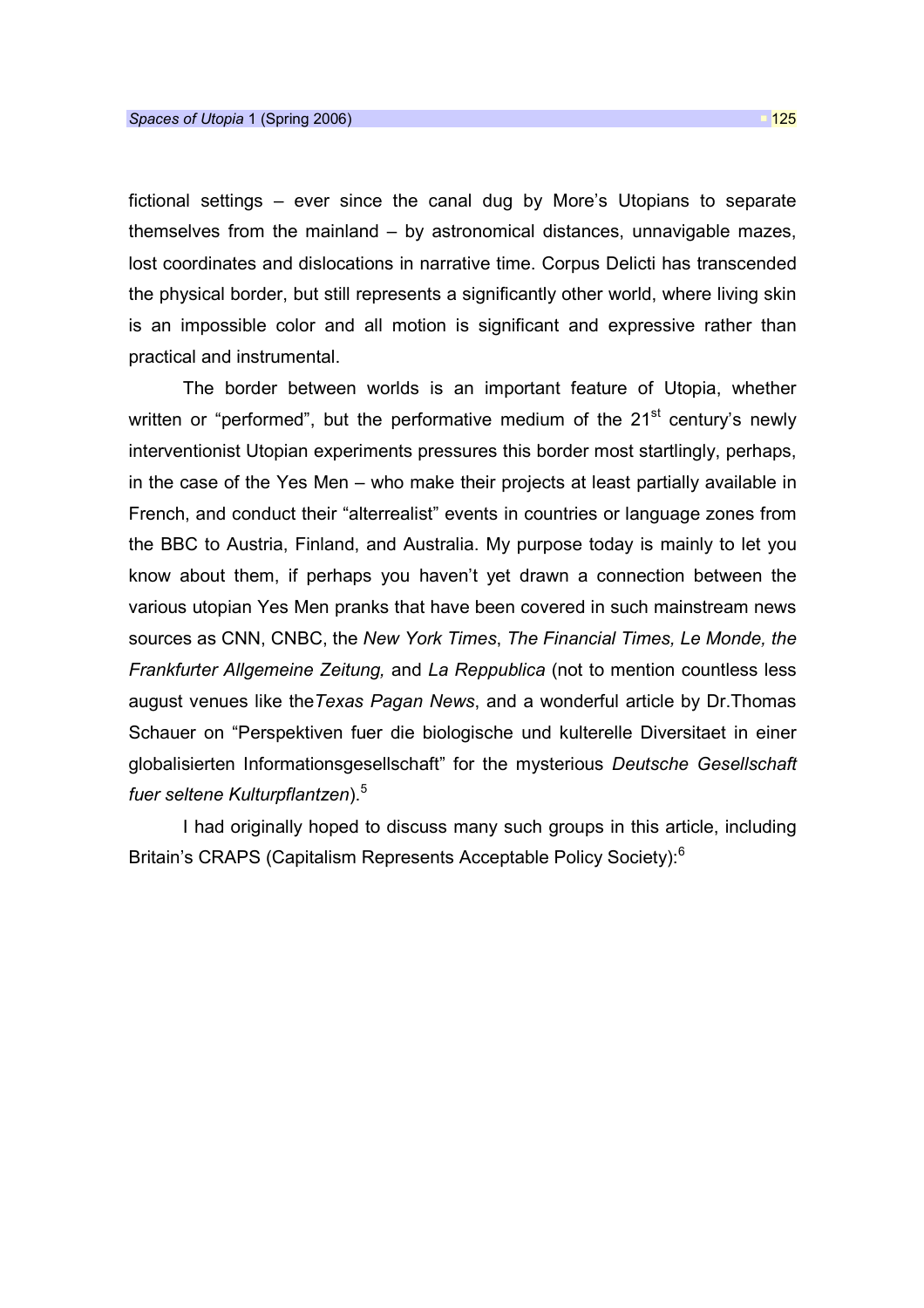

Ladies and Gentlemen, an independent business!

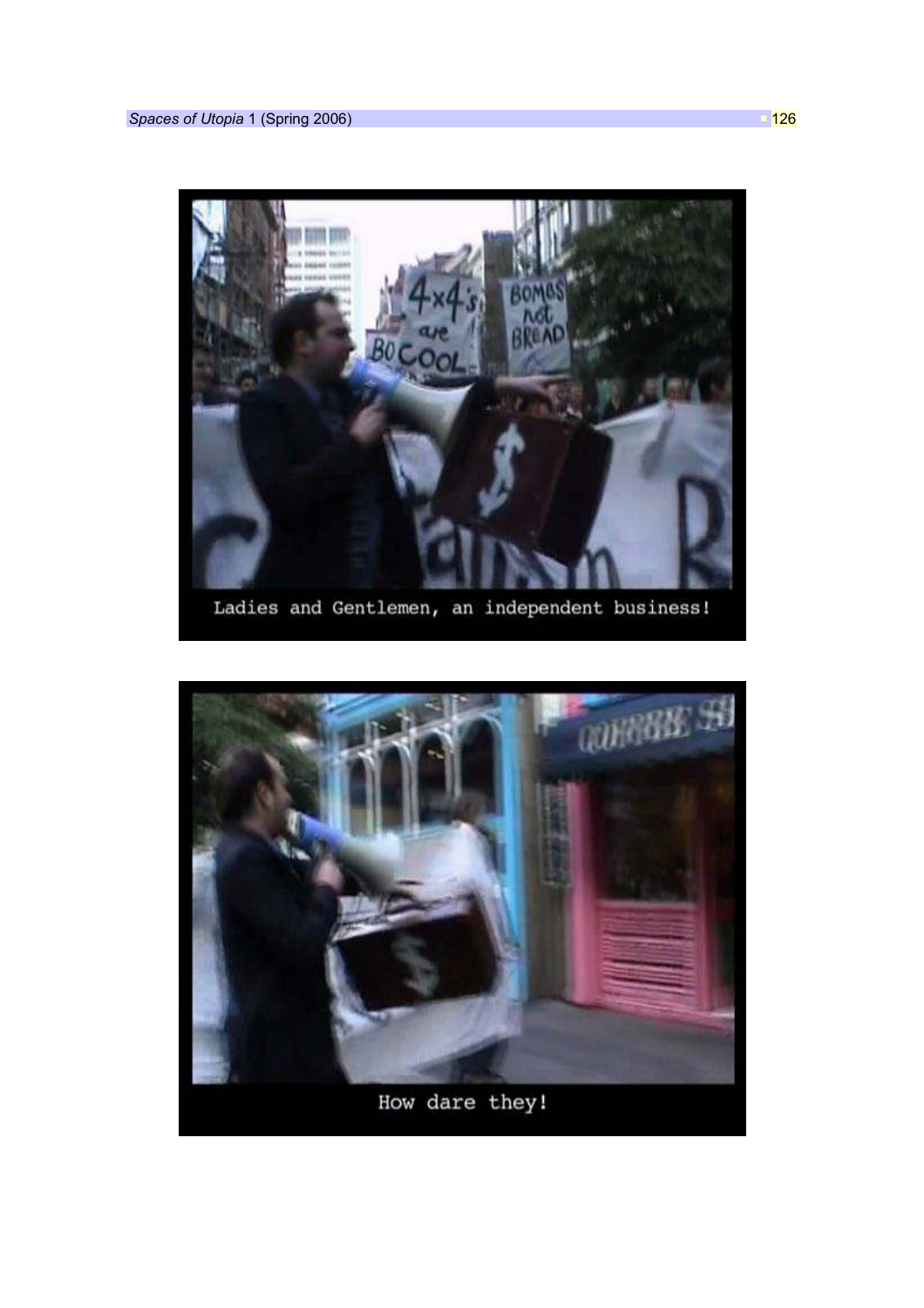

and its American cousin Billionaires for Bush:



whose hoaxes are more transparently satirical and who help to alleviate the piety of the protest marches that have accompanied the Bush and Blair regimes'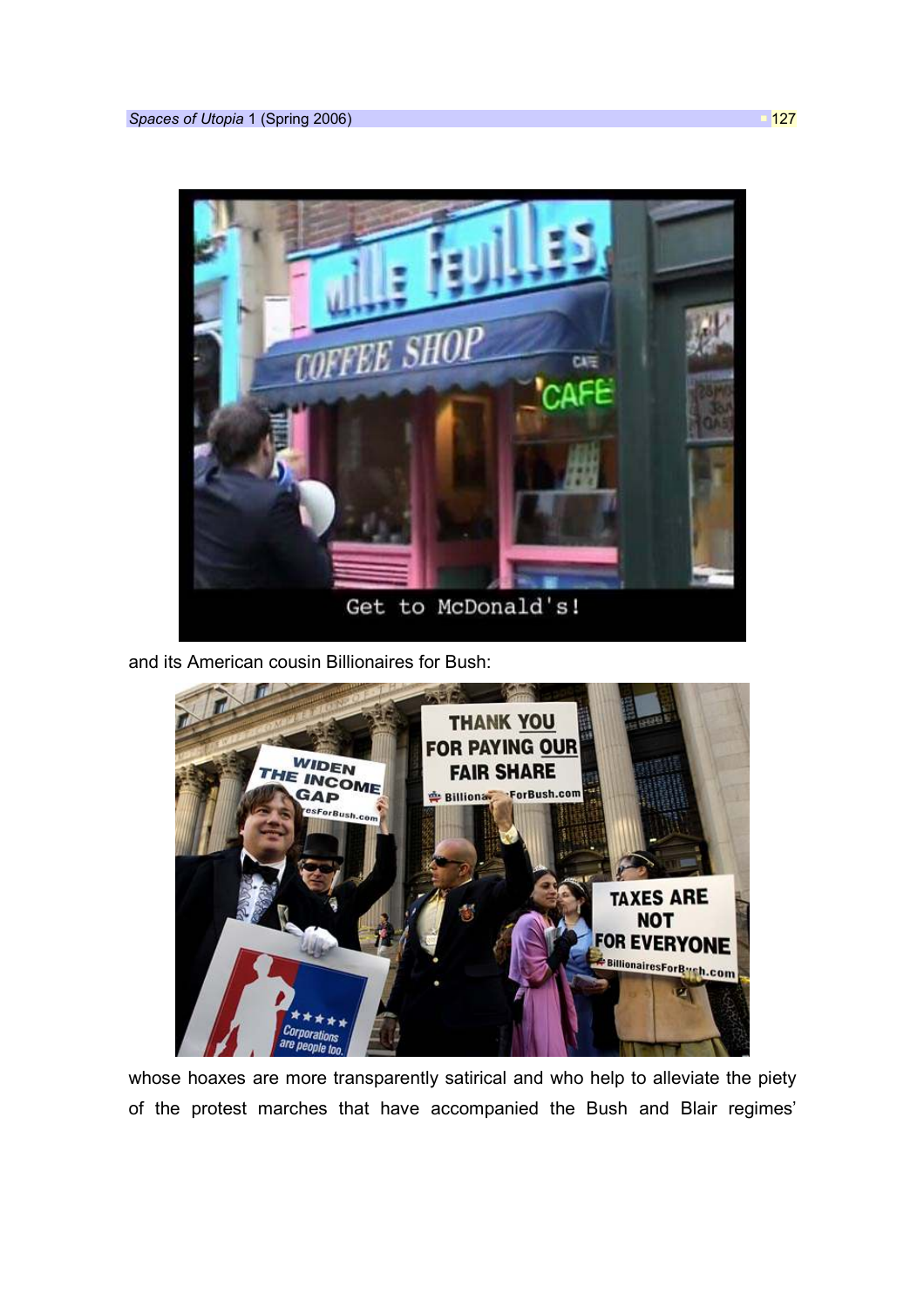escalation of American imperialism and British poodle-ism.<sup>7</sup> I'm leaving out as well a number of ingenious uses of the World Wide Web – in both cyber-space and cyber-time, although the Yes Men's actions have themselves been dependent on the new dominance of the Web as a forum for information-sharing, networking and practical arrangements.<sup>8</sup> The Web for instance brought to New Lanark for the Utopian Studies Society conference represented in this series of three issues from Spaces of Utopia. It also made possible the Yes Men's penetration of a number of organizations involved in the day-to-day domination of the "global village" by the multi-national corporations of the G-8 (which was meeting in nearby Edinburgh during the USS conference).

The Yes Men's project began with the prescient purchase by a friend of the domain-name GATT. A false GATT/WTO web page permitted the Yes Men's first intervention, intended as a more daring version of the "Invisible Theatre" performances of Corpus Delicti, CRAP, Greene Dragon, Rev. Billy and his Church of Stop Shopping, Code Pink for Peace and many others. Andy Bichlbaum, an American who lives in Paris, in cahoots with his friend the photographer Mike Bonnano, after setting up their faux-WTO web site, had the bright idea of appearing as a delegate from the WTO at an international trade law conference in Salzburg in May, 2000. Expecting to be hauled off by security guards in midspeech, Andy ("Dr. Andreus Bichlbauer") delivered, as the Yes Men website (provided by the German groupThing.net) puts it, "an alarming Power-point lecture about removing hindrances to free trade. He suggests that violence is acceptable in banana trade so long as prices stay low and trade is free; that the siesta in Spain and the long lunch in Italy should be outlawed in the name of standardized business hours; and that a 'free market' in democracy should be encouraged by allowing the sale of votes directly to the highest bidder through voteauction.com." NB: all descriptions of their interventions, on their web site and in their book, are delivered in the present tense of Now.<sup>9</sup>

No objections were raised in the question and answer session following Andy Bichlbaum's speech. At lunch, Andy defended the "'free-market' character of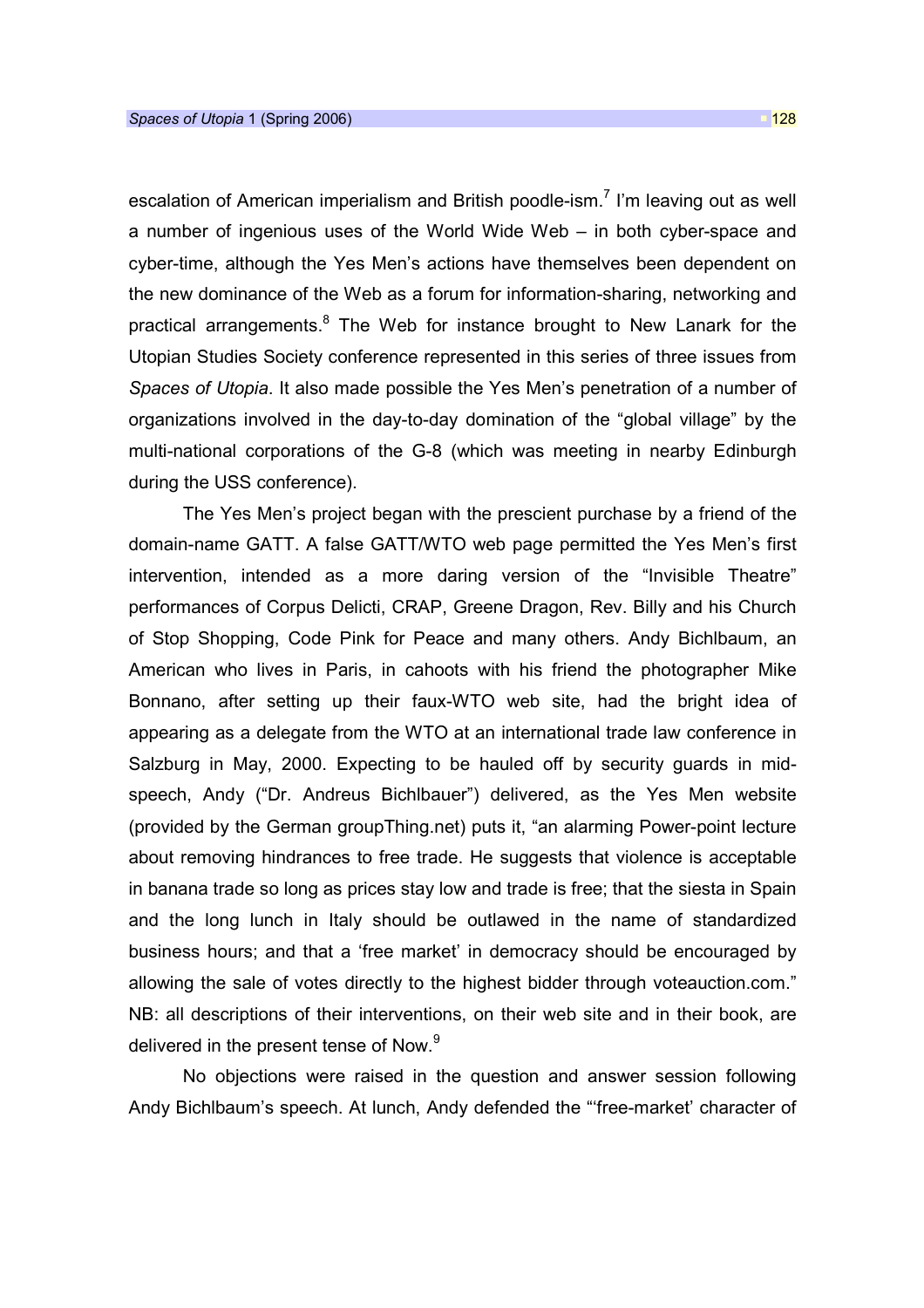Hitler's economic policy", again without stirring controversy. Surprised, he returned later that day, head shaved, as a journalist who announced that "Dr. Bichelbauer" had been "pied", and interviewed delegates and organizers to find out what in his speech might have provoked the attack.<sup>10</sup> No one had any idea, although one person said that, were he Italian, he might have been offended by the part about the long Italian lunch. Via e-mail, a faux-WTO secretary later announced to the delegates that the pie carried a bacterial infection and that Dr. Bichelbauer was gravely ill. Still no one could offer a suggestion as to why he might have been pied, nor did they after her announcement that Dr. Bichlbauer had died of the pie-borne illness. In the end the deception was unveiled, and the New York Times, among others, carried the story.

Each of the Yes Men's subsequent interventions increased the brutality of language and audaciousness of imagery (including a prototype inflatable golden phallus to hold equipment for tracking foreign high-tech workers by videocam!). Still no protest was encountered. Readers may be familiar with 2004's major stunt in which Andy, as "Jude Finisterra", representative of Dow chemical corporation (which manufactured the napalm used in Vietnam), announced that Dow was dissolving Union Carbide, which it has recently purchased, and paying the \$12 billion of its value in reparations to the town of Bhopal for the 1984 chemical accident there that took 18,000 lives and left another 120,000 permanently ill or disabled. News of this announcement spread as far as Bhopal before Dow exposed the fraud. (Union Carbide has come in for trouble from inspired artists before. Until recently its most infamous action was the Depression-era "Gauley Bridge" case, in which WPA workmen hired to dig a tunnel in West Virginia found themselves unknowingly cutting through pure silica discovered during the initial conduct of the drilling. Union Carbide was eager to have the valuable substance, but most of the workers sickened or died soon after of silicosis from inhaling the glassy dust. A suit was filed on behalf of their survivors, but in the end Union Carbide paid less than \$50 each to the families. The poet Muriel Rukeyser accompanied a filmmaker to Gauley Bridge, and produced her own poetic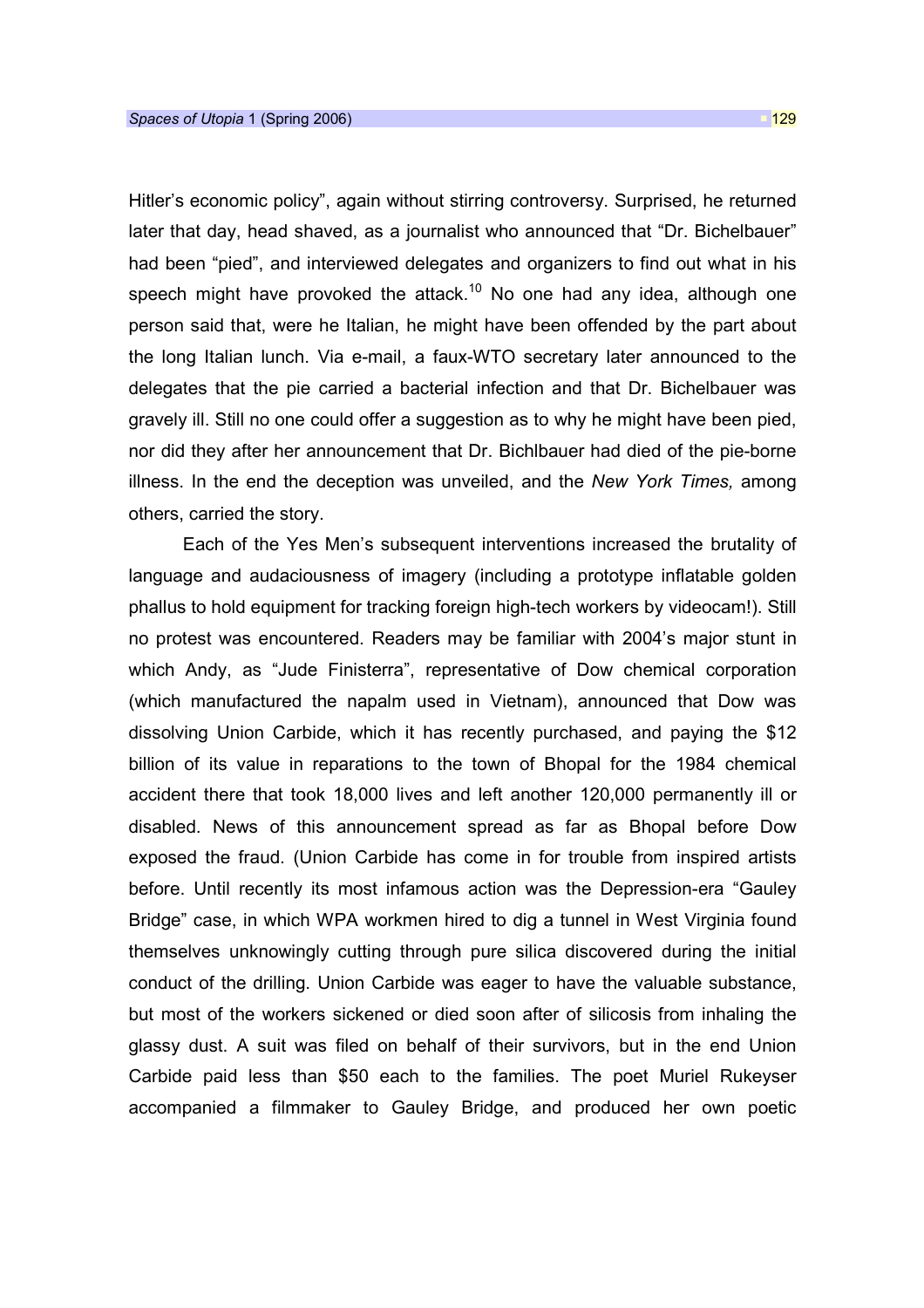documentary – a work of inspired formal innovation, including stock quotations and equations, "The Book of the Dead", published in U. S. 1 [1938]).

Click next on the link below to see a video clip of the BBC interview.<sup>11</sup> You might want to consider how scary these events are for the perpetrator as you see one of them unfolding before your eyes, though I think the speeches given live at conferences were scarier. These men are not actors or economists or businessmen: they have no experience in the venues where they perform their "alterrealism": they are just brave and clever, as no doubt you are too.<sup>12</sup> Information on how to become a Yes Man yourself is plentiful on their website and in their book.



http://www.theyesmen.org/hijinks/dow/video.html

 The Yes Men climaxed their long adventure this year (2005) at a meeting in Sydney of the Certified Practicing Accountants Association of Australia. Andy (this time as "Kennithrung Sprat") explained at that meeting that the WTO had decided to shut down and launch itself as a new organization, to be called the Trade Regulation Organization,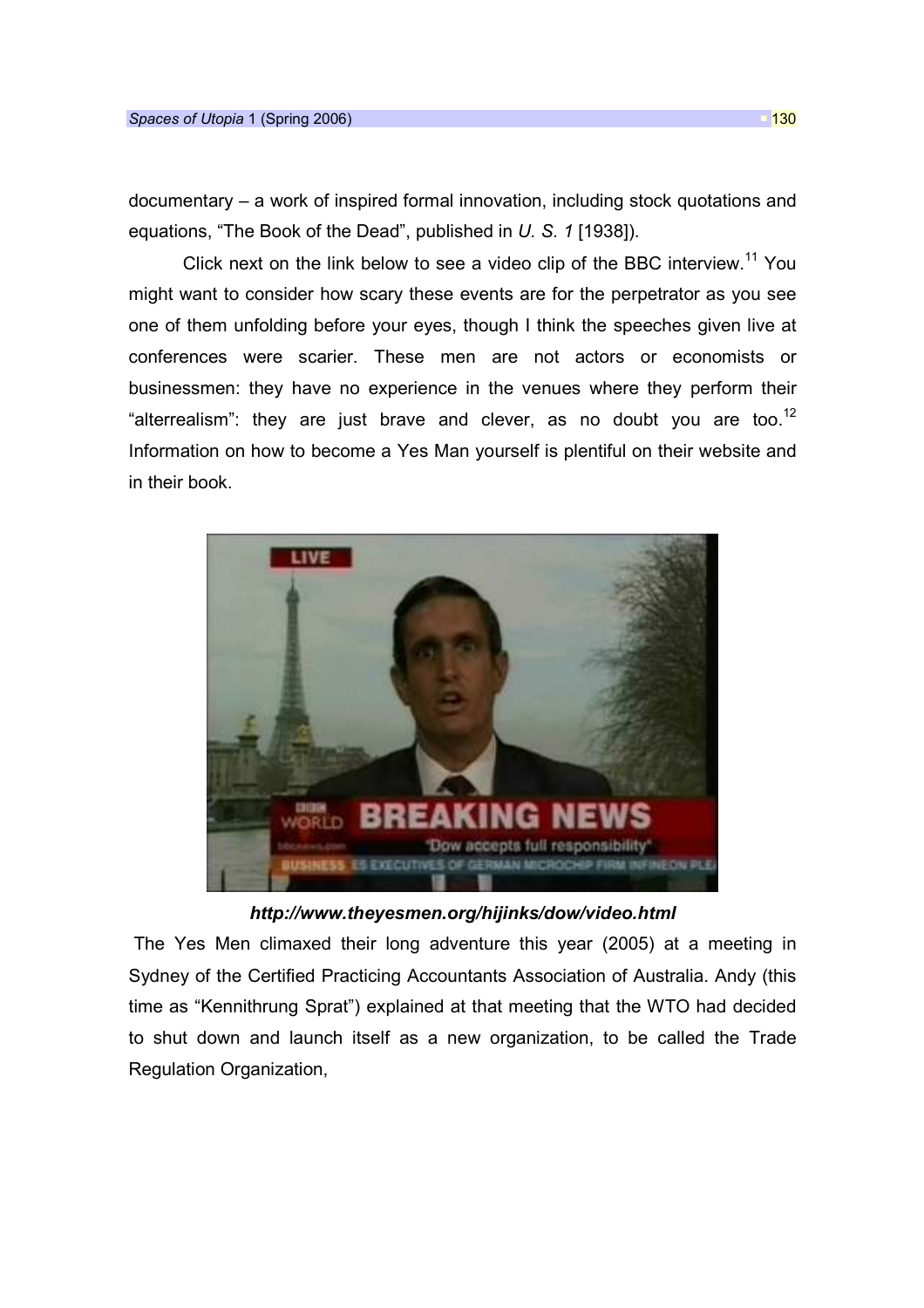devoted...to making corporations behave responsibly towards all world citizens, not just the wealthy. The lecture includes nearly an hour of shocking statistics drumming home the need for this massive transformation. The accountants rally behind the plan with excitement…. At the luncheon, some of them give suggestions for insuring that the new organization will serve the poor. …After Mike and Andy send out a press release from the WTO announcing the imminent improvement, a Canadian member of parliament takes to the floor [of Parliament] to announce the good news. Andy and Mike receive hundreds of congratulatory e-mails.<sup>13</sup>

As was the case, perhaps more poignantly, for the people of Bhopal, this hoax created a good deal of disappointment – but this time the disappointed are the accountants of a G8 nation! And this disappointment is something whose consequences may be far-reaching. The theatricality of the Yes Men has consistently challenged the utopian border between the better world and the one we live in, between the No-time of fiction and the moral urgencies of historical time. Their effect depends upon this border of course: on the shock, shame and disappointment of its exposure.

But for several hours in Sydney the people who make their living managing and facilitating corporate globalization believed they could be, that they were, participating in the construction of a better world in real historical time. Sydney is not Utopia, nor was the meeting site. The Utopia of this collective effort to imagine just and equitable economic structures was a matter of time, an alter-reality, to play again with Laurent Loty's term. A very brief time, less time than it takes to read More's Utopia – which was itself set in the then-imaginary geography in which Australia would later be discovered, and so many prophetic  $17<sup>th</sup>$ -century utopias set.<sup>14</sup> But for many of the disappointed accountants, that time is not over. In the words of the great post-Holocaust Jewish poet Allen Grossman, "The Work continues by another means". Here is the last sentence of the Yes Men's description of that Utopia Now: "Although clearly another world is possible, it will have to start from the bottom up". I would say it already has. Or rather it is, now and again, starting. Fellow bottoms, Arise!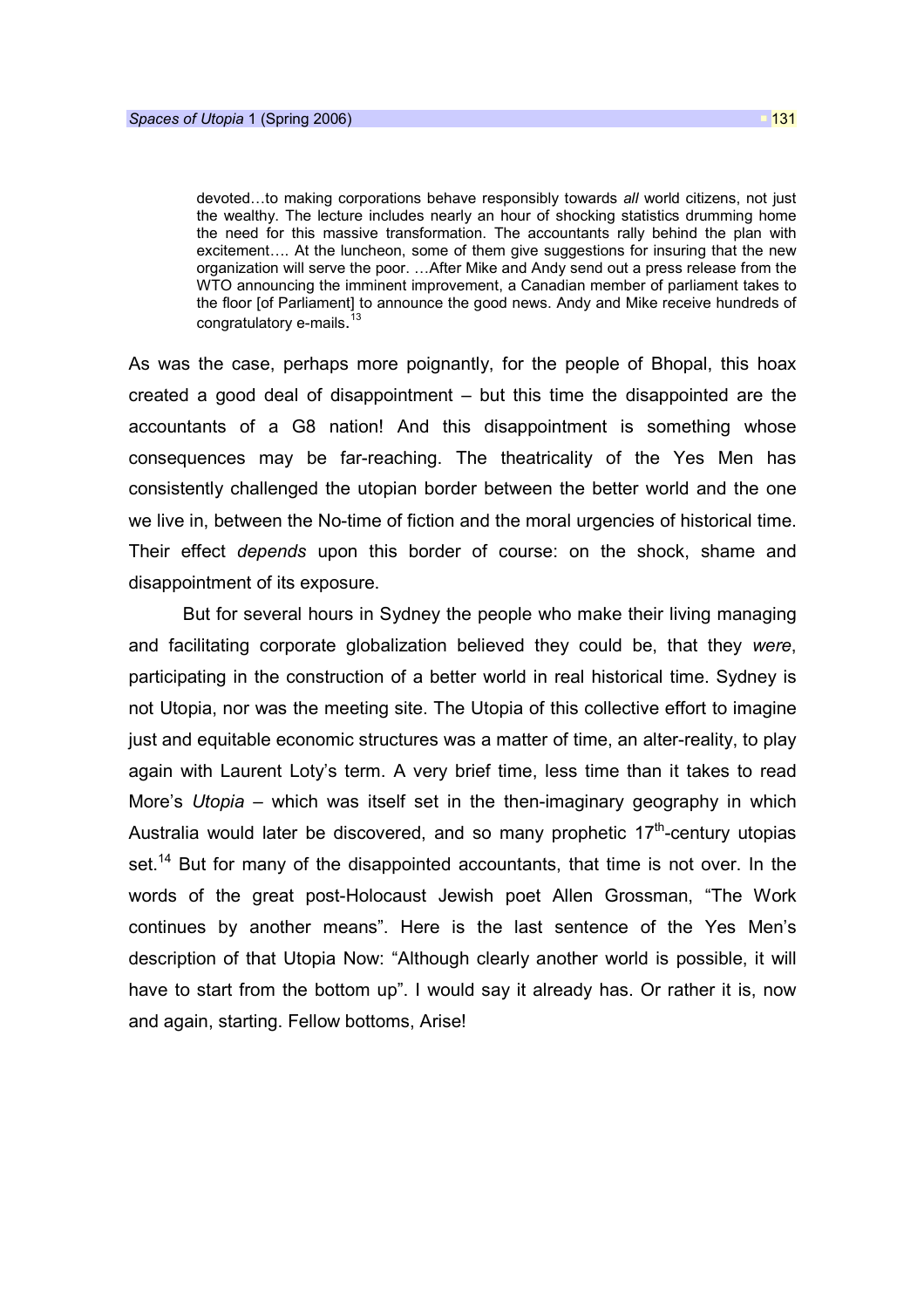## **Notes**

 $\overline{a}$ 

Oxford English Dictionary: article on "world", introductory etymological derivation (from Germanic "Wer-" (man) and "–ald" (age or life); see also entry Ia in that article.

 $2$  There is a wealth of information on Butoh available on the web at http://www.butoh.net.

 $3$  For images and information see their website at http://www.corpusbutoh.org/.

<sup>4</sup> For extensive explanation of the eruv see http://www.lakefronteruv.org/letter.html. For a particular example in New York City, go to http://www.dziga.com/eruv/index.php.

<sup>5</sup> The article is available online at http://www.global-society-dialogue.org/dgsk/study-german.pdf.

<sup>6</sup> For images from CRAP events, see http://www.beyondtv.org/nato/crap/craps.htm

<sup>7</sup> For image see http://www.stratecomm.net/~fritz/gallery/bfb/0415q. For Billionaires for Bush website, go to http://billionairesforbush.com/index.php

<sup>8</sup> It's a particular sorrow not to be able to link you to the e-mail utopia of Andrew Albin, a doctoral student at Brandeis University, who created a penetrable false Yahoo e-mail account for himself into which he slyly tempted members of a list-serve in my 2004 course on "Alternative Worlds" – the e-mails in the Inbox there documented an ingeniously crafted dialogue between Albin and the coded messages, in apparently real commercial e-mail solicitations (spam), of a person in a utopian (cyber-?)world.

 $^9$  The book: *The Yes Men: The True Story of the End of the World Trade Organization* (2004). The website: http://www.theyesmen.org/hijinks/sydney/. The film The Yes Men (Metro-Goldwyn-Mayer 2005), dir. Chris Smith, Dan Ullman and Sarah Price, is available from several online venues on DVD in English, French and Spanish. (I prefer the book and webpage.)

 $10$  For non-anglophones, "pie" refers to the anti-authoritarian prank of throwing a pie in someone's face.

 $11$  For a follow-up story on the UK's Channel 4 (BBC's chief rival) see video clip of interview with Andy Bichlbaum at <http://www.theyesmen.org/hijinks/dow/movies/Channel4news-small.mp4>.

 $12$  Andy and Mike are really (really?) Jacques Servin, the writer and ex-computer programmer whose first appearance in the news was as the prankster who secretly inserted code that would display images of two scantily-clad men kissing in a computer game he worked on for Maxis, and Igor Vamos, a graphic and installation artist and Associate Professor at Rensselaer Polytechnic Institute in the United States. For more about Vamos's work (including the Barbie Liberation Organization and the Center for Land Use Interpretation ("dedicated to the increase and dissemination of knowledge about the nature of human interaction with the environment"), see his Rensselaer webpage, http://www.arts.rpi.edu/people/vamosi .

 $13$  I quote from the account on the Yes Men's webpage.

 $14$  For the strange tale of the seventeenth and eighteenth-century's geographically prophetic imaginary voyages based perhaps on real gossip, see Faussett 1993.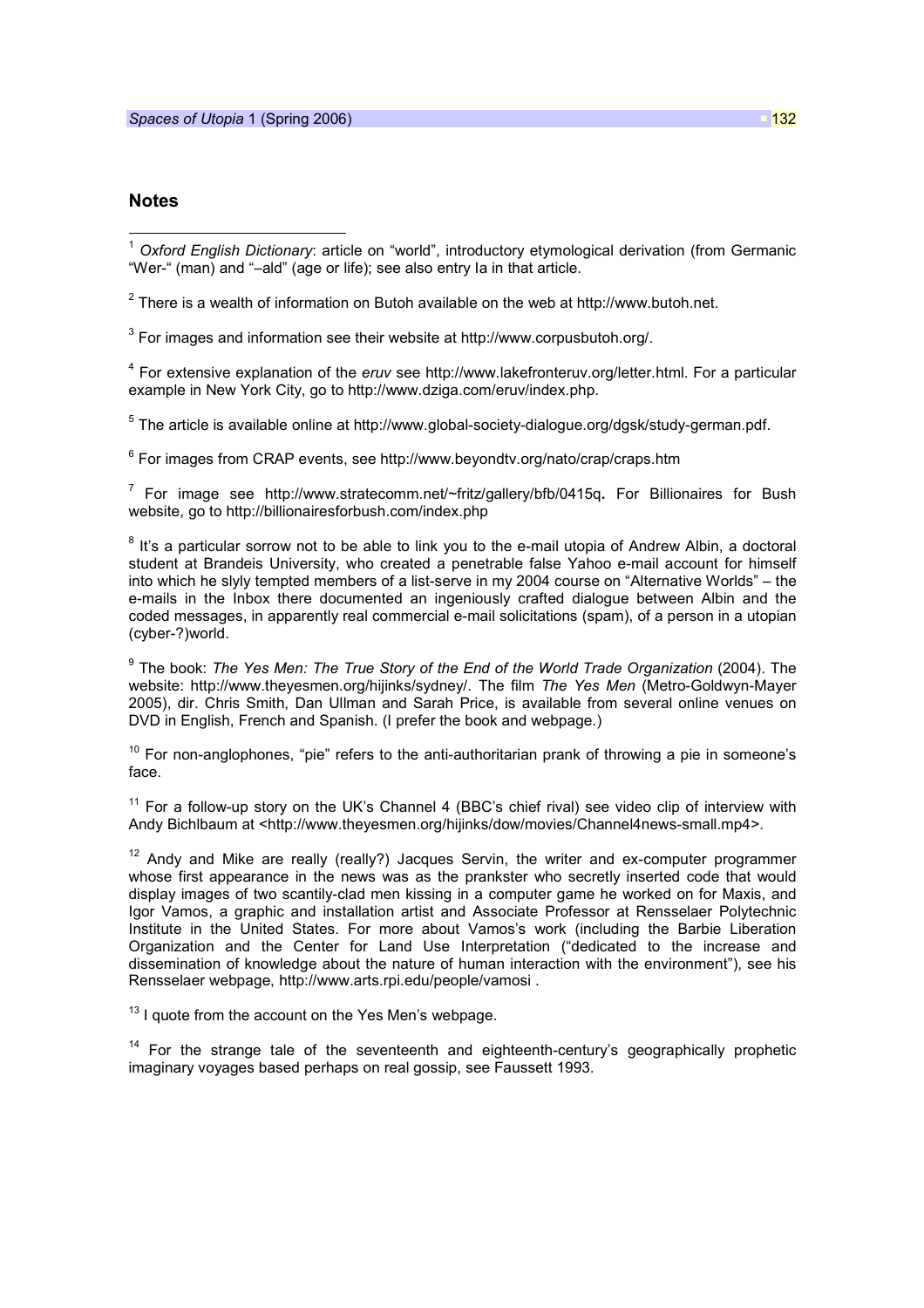## Works Cited

Askew, Fred, Photography, Billionaires for Bush, <http://www.stratecomm.net/~fritz/gallery/bfb/0415q>, retrieved 11 February 2006.

Bichlbaum, Andy [Jacques Servin] (2004), Interview, BBC World TV, Dec. 3, 10am, The Yes Men, <http://www.theyesmen.org/hijinks/dow/video.html>, retrieved 11 February, 2006.

 $(2004)$ , Interview, Channel 4 [UK], Dec. 3,

<http://www.theyesmen.org/hijinks/dow/movies/Channel4news-small.mp4>.

Billionaires for Bush (Home page), <http://billionairesforbush.com/index.php>, retrieved 11 February, 2006.

Boal, Augusto (1998), Legislative Theatre, London and NY, Routledge. (2000), Theatre of the Oppressed, London, Pluto Press.

Butoh-Net: The World of Butoh Dance (Home page), <http://butoh.net>, retrieved 11 February, 2006.

Case, Randall. Photography, Corpus Delicti: Corpus Gallery, <http://www.corpusbutoh.org/corpusgallery/RandallCase/index.htm>, retrieved February 12, 2006.

Cash, Justin, "Theatre of the Oppressed Links", Justin's Theatre Links, retrieved <http://www.theatrelinks.com/oppressed.htm>, 11 February, 2006.

Corpus Delecti, Home page, Corpus Delicti, <http://www.corpusbutoh.org/>, retrieved 11 February, 2006.

CRAPS (The Capitalism Represents Acceptable Policy Society) (Home page), <http://www.beyondtv.org/nato/crap/craps.htm>, retrieved 11 February, 2006.

Faussett, David (1993), Writing the New World: Imaginary Voyages and Utopias of the Great Southern Land, Syracuse, NY, Syracuse University Press.

Lakefront Eruv (Home page), <http://www.lakefronteruv.org/letter.html>, retrieved 11 February, 2006.

Loty, Laurent (2006), "Which Utopias for Today? Historical considerations and propositions for a dialogical and paradoxal alterrealism", Spaces of Utopia: An Electronic Journal, no. 1 (Spring), pp. 98-116. <http://ler.letras.up.pt>

Malkin, Ellliot, "eRuv: A Street History in a Semacode", Dziga,